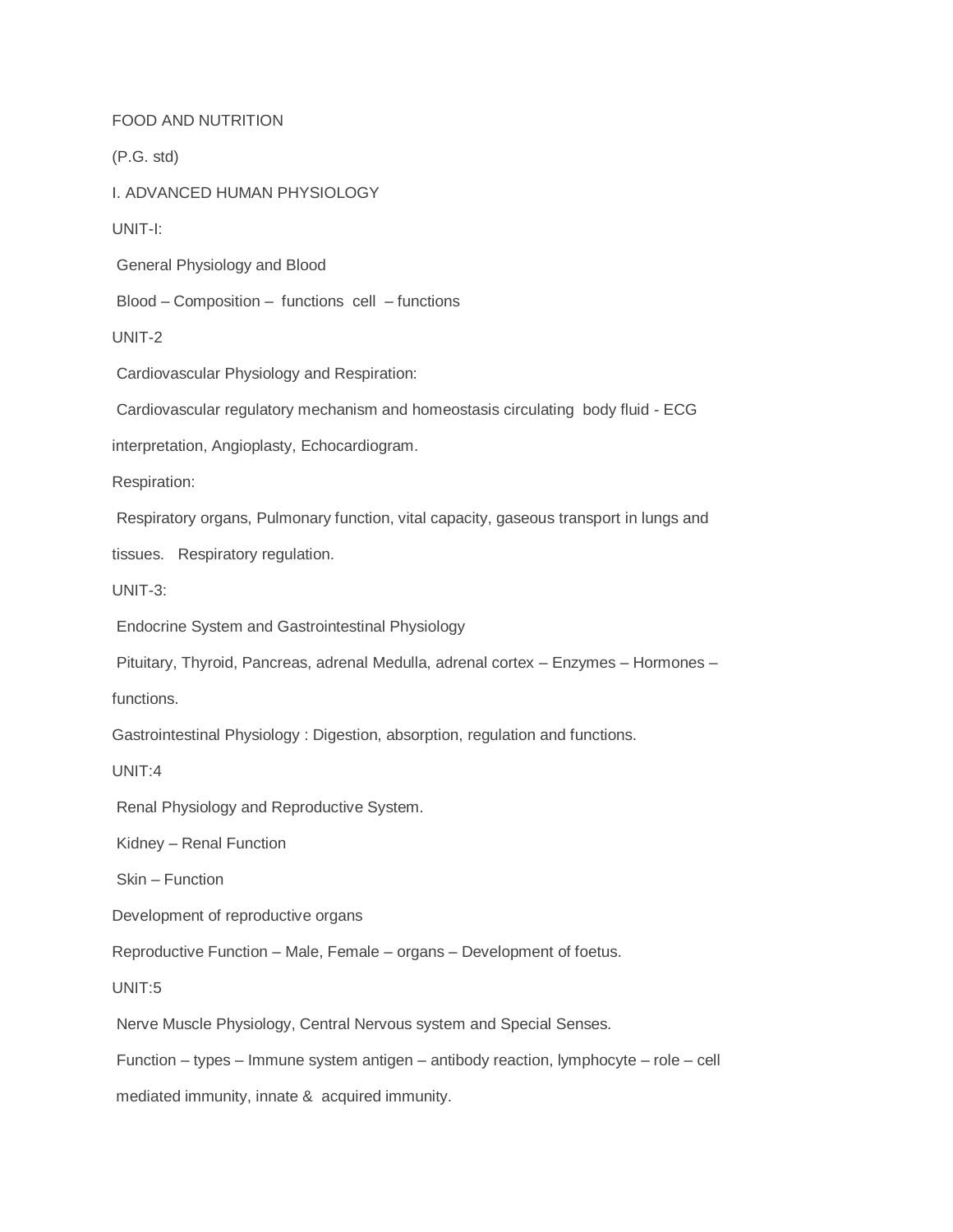Special senses – Functions & Physiology.

II. BIOCHEMISTRY

UNIT-1:

Carbohydrates:v

Classification, synthesis, structure, distribution & Characteristics Functions, digestion and

absorption, metabolism.

Energy: BMR, direct & indirect calorimetry, energy pathways.

UNIT-2

Lipids: Composition, synthesis, Structure, Classification, Characteristics & Functions,

digestion & absorption, Metabolism.

UNIT-3

Proteins and amino acids – Nucleic acids – Nucleotides, Composition, Synthesis, Structure,

Classification, Functions, digestion & absorption, Metabolism genetic Code.

UNIT-4

Vitamins, Minerals and Water

Types – Water soluble, Fat Soluble absorption, Storage, Transportaion, Functions.

Requirement and dietary sources, Deficiency.

Water – Electrolytes – acid base balance – PH UNIT-5

Antioxidants, Enzymes and Coenzymes

Hormones – Hemoglobin – Bilirubin

Inborn Errors of metabolism

Phenylketonuria – Tyrosinuria – Homocystinuria etc.

III. FOOD SAFETY AND FOOD MICROBIOLOGY

UNIT-1

Microbiology of foods – Micro organisms important in food Microbiology – moulds, yeasts,

Bacteria, viruses, algae, Protozoa - Morphology Characteristics, Classification etc.

Contamination of foods – from plants, fruits, animals, sewage, soil, water, air during handling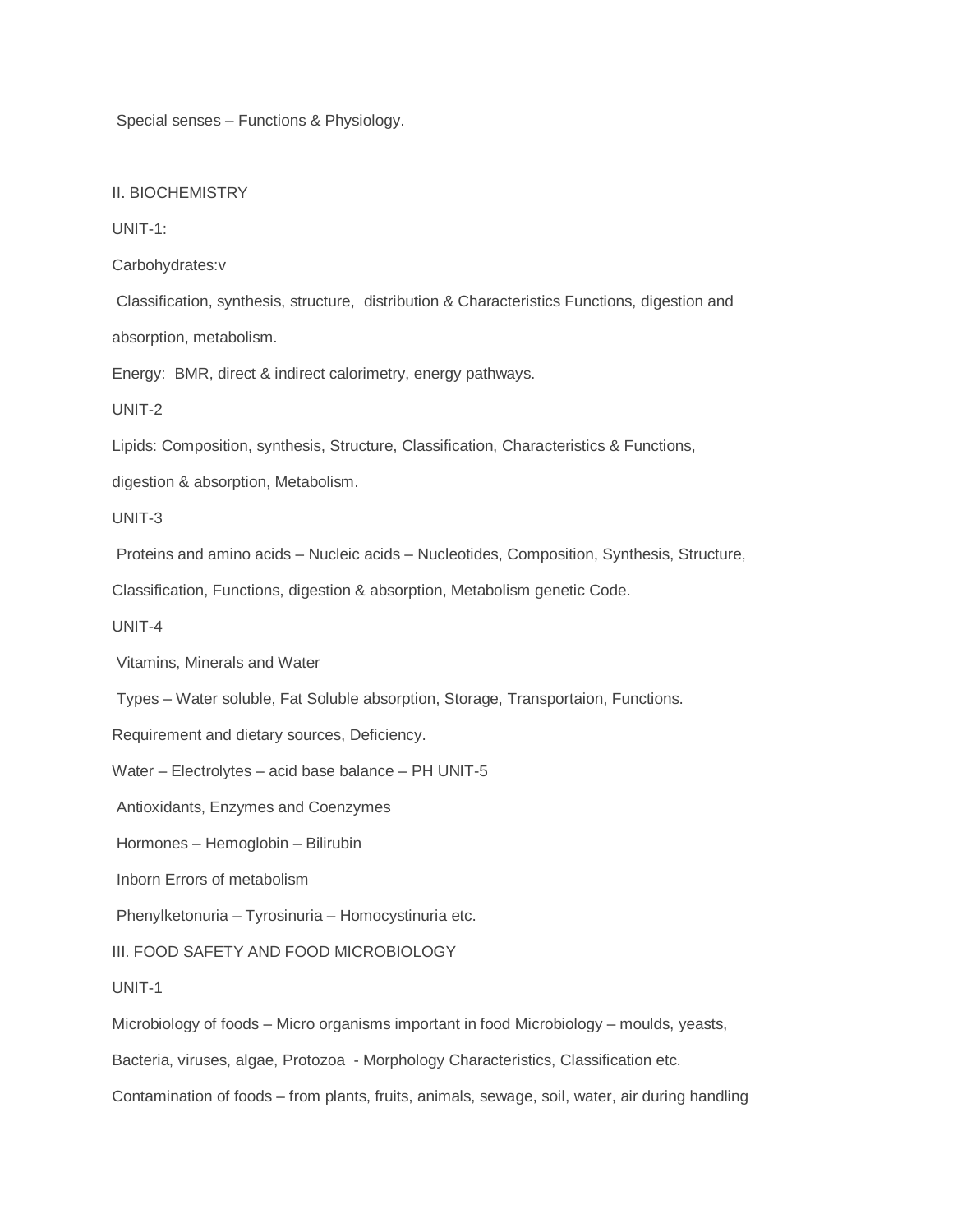and processing.

UNIT-2

Principles of Food Preparation.

Asepsis, removal of Microorganisms

Preservation: High temperature, Low temperature drying, by use of Food additives, radiation.

Sterilization:

i) Application of dry heat, burning, flaming and hot air oven.

ii) Application of Moist heat – boiling, Pasteurization, steam Sterilizer & autoclave.

Disinfection:

Methods of disinfection, natural, Physical and Chemical.

UNIT-3:

Contamination, Preservation and Spoilage of foods.

- Cereal grains and meals, flours, Bread, cakes etc.
- Sugar & Sugar Products
- Vegetables and fruits
- Meat and Meat Products
- Fish, Seafood, eggs, Poultry
- Milk & Milk Products & Miscellaneous Foods,

- Food fermentation.

UNIT-4

Food borne illness – Bacterial

Food borne Poisonings, injections, intoxicants – Non bacterial

Mycotoxins, Viruses, Rickettsia, Food borne parasites, seafood toxicants, poisoning by

chemicals.

UNIT-5:

Food Sanitation and Hygiene

Bacteriology of water, Waste disposal, HACCP,

Health of Employees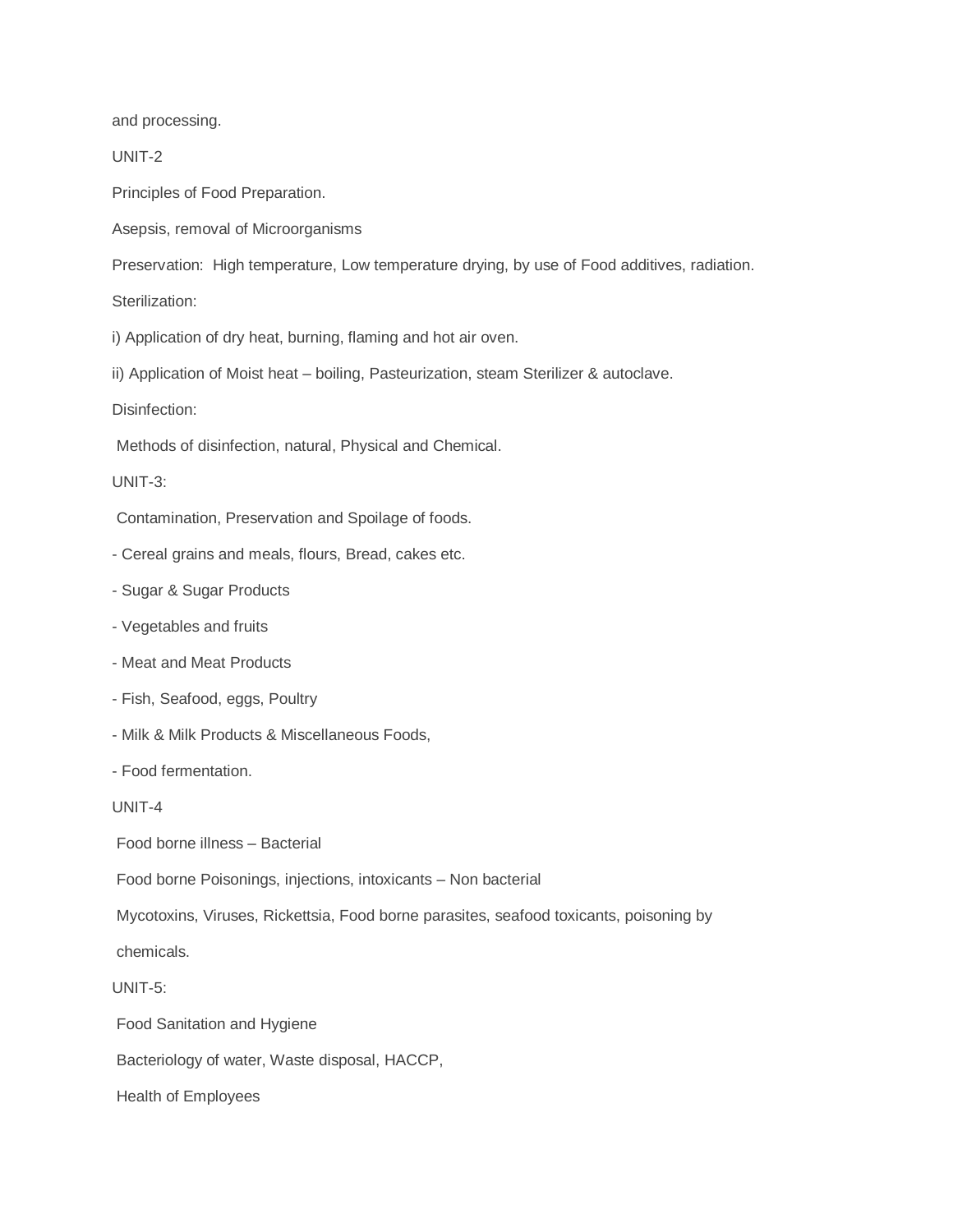Control Agencies – international, Federal, State agencies, and other NGOs.

Allergy & Hypersensitivity

Allergy types like idiosyncrasies, allergy of infection

Contact dermatitis and drug allergy.

Hypersensitivity – Definition – anaphylaxis and serum sickeness. IV. Food facilities Layout and Equipment and Food Service Managerment.

UNIT-1

Planning of Food Services:

a) Consideration of location, building interiors, financial restrictions and space limitations.

Layout design depending on the type of Food service.

b) Installation of equipment – Planning according to different Food Service.

Noise Control – Ventilation – adequate water Supply.

Functional Equipment:

a)Insulation materials, energy sources for operation of equipment.

b) Design, selection, purchase, Principles of operation and care of major equipment, small

equipment and tools in the food service institution.

UNIT-2

a) Kitchen Equipment

- For food storage (Coolers, refrigeration, walk in feezers, etc)
- Pre preparation Equipment
- Cooking utensils like steam boilers
- Food service equipments
- Dishwashing Equipments
- Cleaning equipment
- a) Financial Investment on physical facilities
- Maintainance & repairing equipment AMC

UNIT-3

a) Review of different types of Institutional Food Service operation – Classification based on function –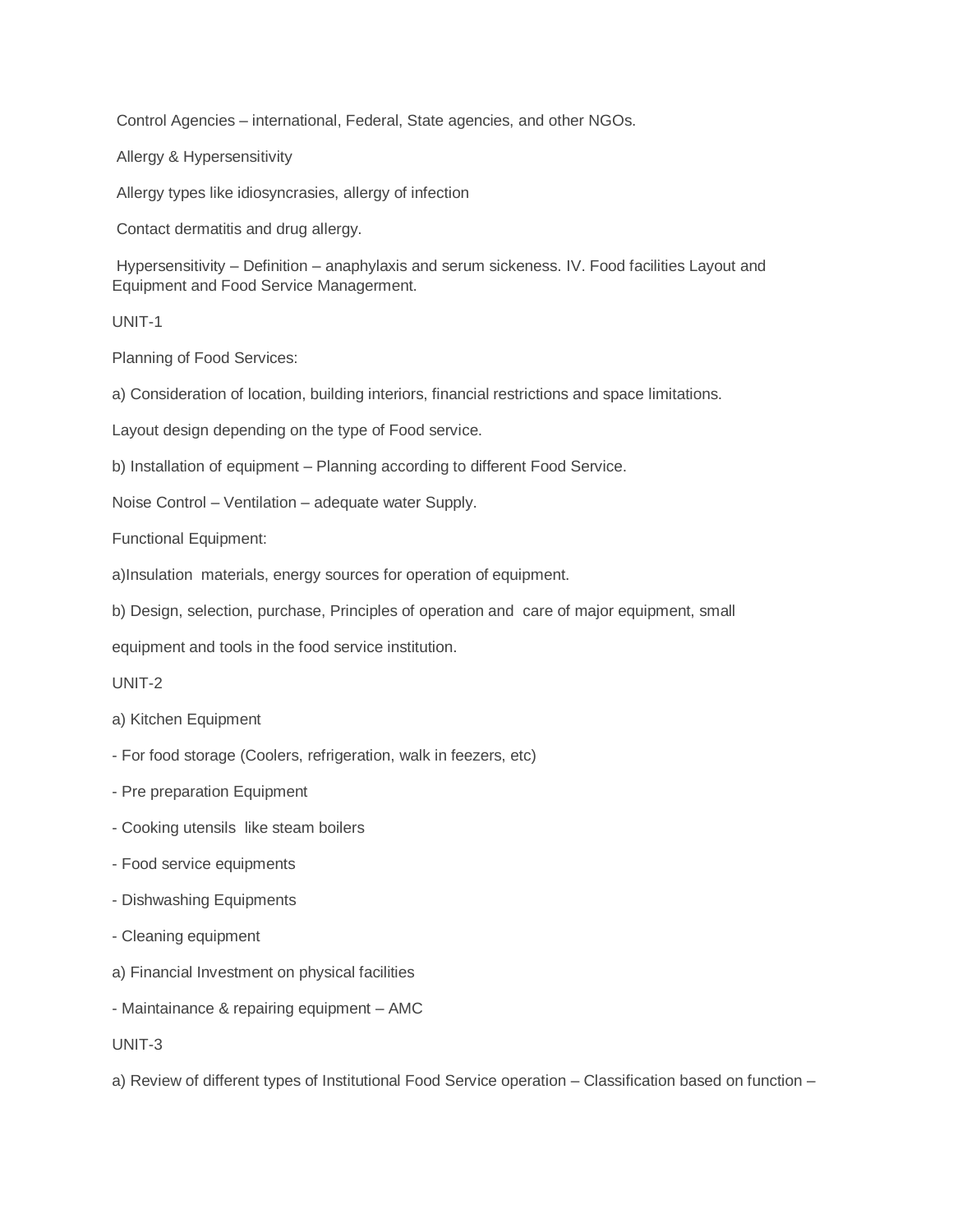profit oriented & Service oriented.

- b) Planning and setting up a food service unit.
- c) Food Selecting purchasing, storage Specification

d) Meal planning – Menu selection, types of menu principles.

UNIT-4

a) Quantity Food production – Planning & control - Kitchen production

b) Management and organization

- Leadership & its qualities, staff planning and Management.

- Hygiene and sanitation and safety

- Fuels types – advantages – disadvantages

UNIT-5

Personnel functions – work Productivity

Entrepreneurship and Food service management.

V. APPLIED STATISTICS AND RESEARCH METHODOLOGY

UNIT-1

a) Fundamentals and diagrammatic graphic representation of data.

Bar chart, pie diagram, Histogram, frequency polygon & curves, cumulative frequency curves –

ogives etc.

Interpolation & Extrapolation

b) Measures of Central tendency & variability – mean, median, mode.

Measures of dispersion – Range, quartile deviation.

Variance and standard deviation

Relative measures of dispersion.

Concepts of skewness and kurtosis

UNIT-2:

a) Probability concepts – rules and correlation methods.

b) Association of attributes – meaning of correlation

c) Tests of significance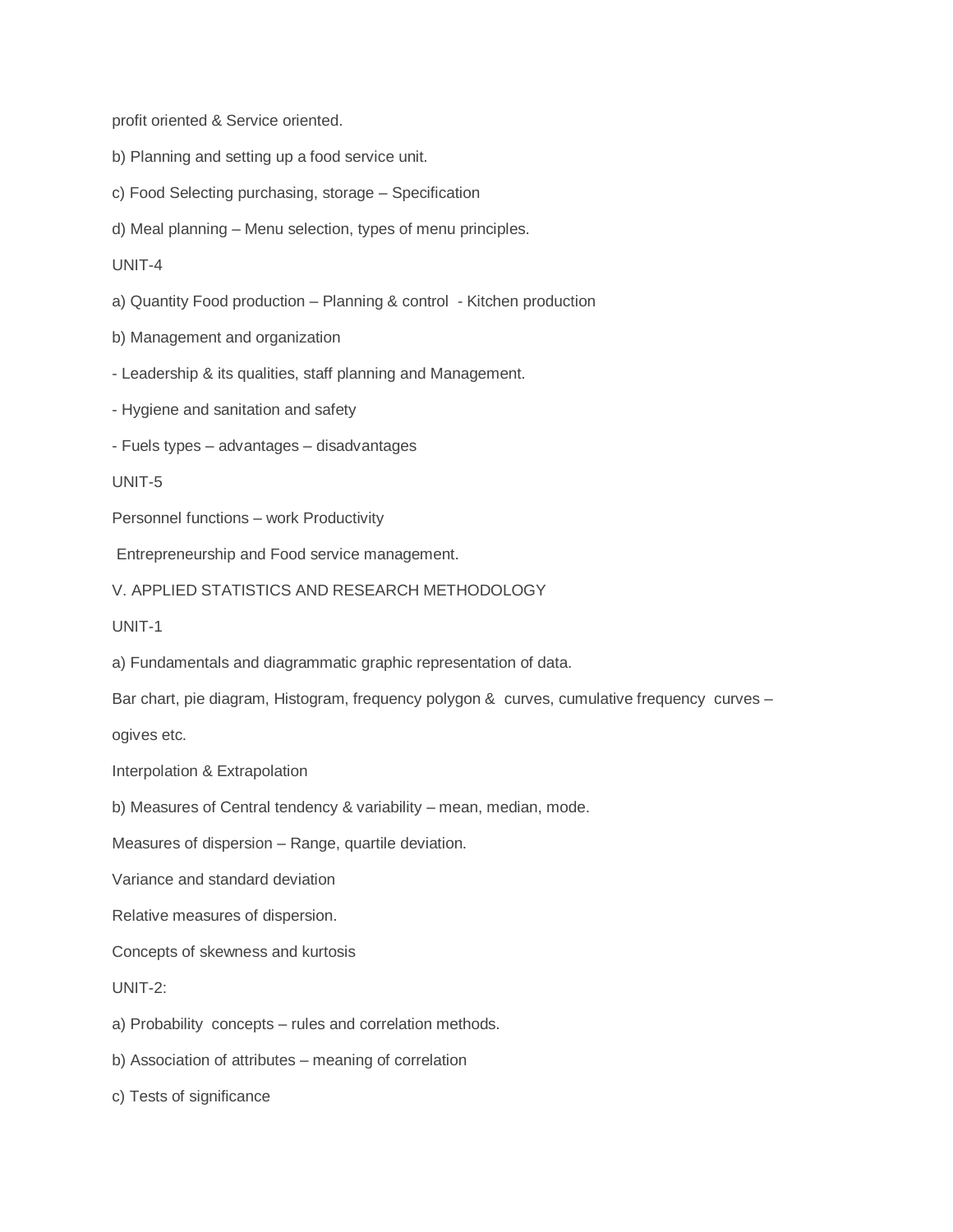(Meaning and interpretation of coefficients) Shell hypotnesis – Calculation of "t" test - critical ratio – chi-Square. Testing hypothesis – proportion

& means, Large samples – Small samples.

F distribution – testing and analysis of variance

UNIT-3

a) Basic concepts of Research methodology

Theory, hypothesis, purpose & techniques

b) Methods & tools of Research

c) collection of data.

Quantitative & Qualitative study by different techniques

UNIT-4

a) Sampling – Pilot study – concept of sampling – Relationship between sample size and standard

error.

b) Sample designs – methods of sampling etc

c) classification and tabulation of data.

UNIT-5

a) Experimental and Quasi experimental research – principles of experimental research variables.

b)Research Ethics

ICMR guidelines for human subjects and animals.

VI. Advanced Food Science

UNIT-1:

a) Cereals and Pulses

Structure, composition, processing, nutritive value of raw and cooked products.

i) Rice and rice products, starch cookery.

ii) Wheat & Wheat products.

iii) Baked Products, other cereal food – corn oats, ragi.

iv) Pulses – toxic constituents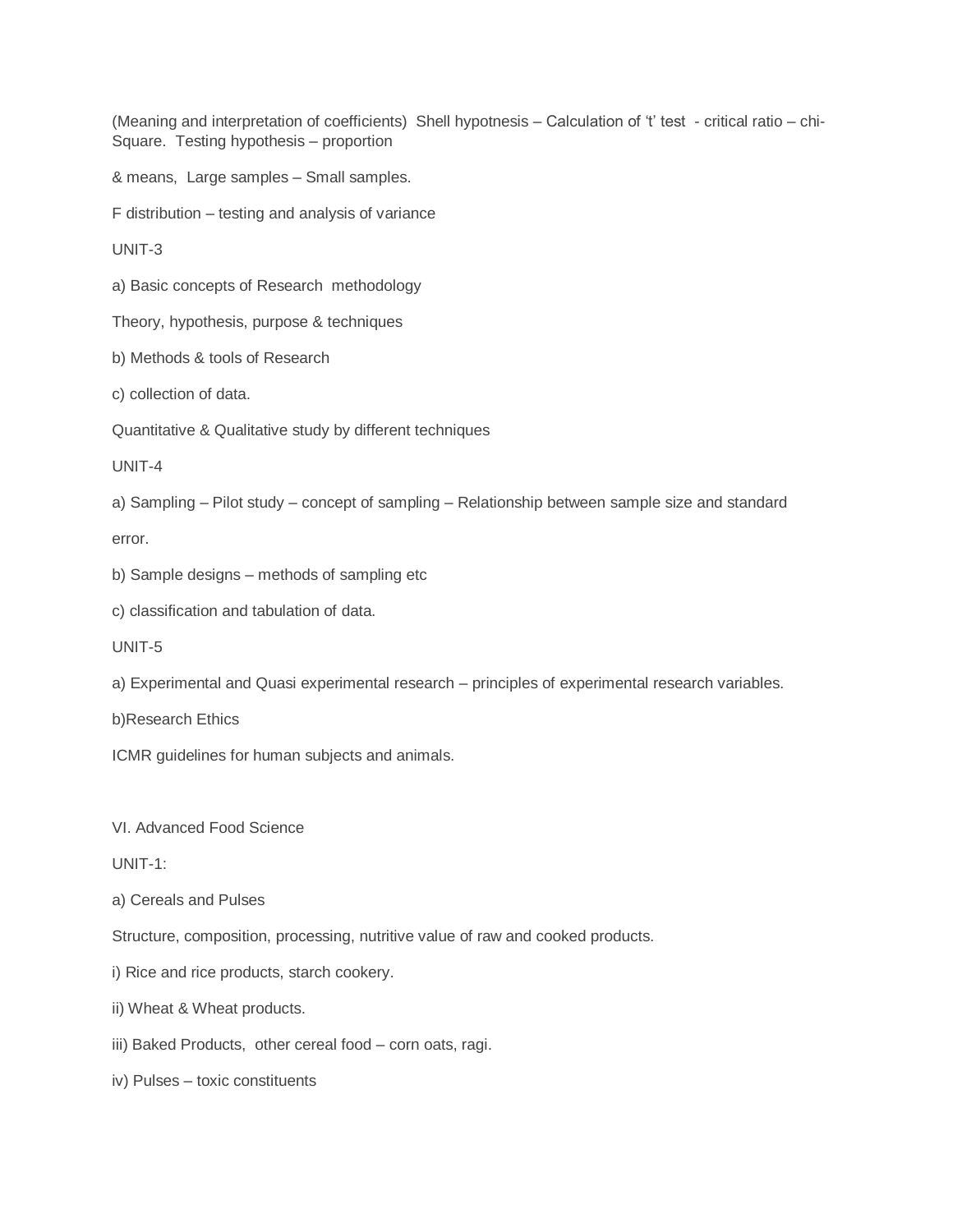b) Sugar & Jaggery

Types, nutritive value, properties – Manufacture Sugar cookery.

UNIT-2

a) Vegetables and fruits

- i) Composition effect of cooking on pigments, Polyphenols
- ii) Vegetables and fruit products picking processing, preservation and Nutritive value analysys
- iii) Changes during cooking
- iv) Cooking methods
- b) Browning reactions in foods
- Enzymatic and non-enzymatic
- Enrichment & fortification objectives & methods.

UNIT-3

- a) Fleshy Foods
- Meat & meat products
- Egg & Poultry
- Fish & Seafood
- Selecting, processing, preservation, transportation Composition and nutritive value.
- Changes during cooking and methods of hastening cooking.

UNIT-4

Nuts and oilseeds, Fats and Oils, Milk and Milk products.

- Types, Composition, properties, processing
- Toxin constituents and nutritive value
- Changes during cooking & storage
- Emulsions role of fats in cookery UNIT-5

Post Harvest technology:

- Bio fertilizers its importance in enhancing nutritive value.
- General methods of food grains, Vegetables, fruits
- Food Microbiology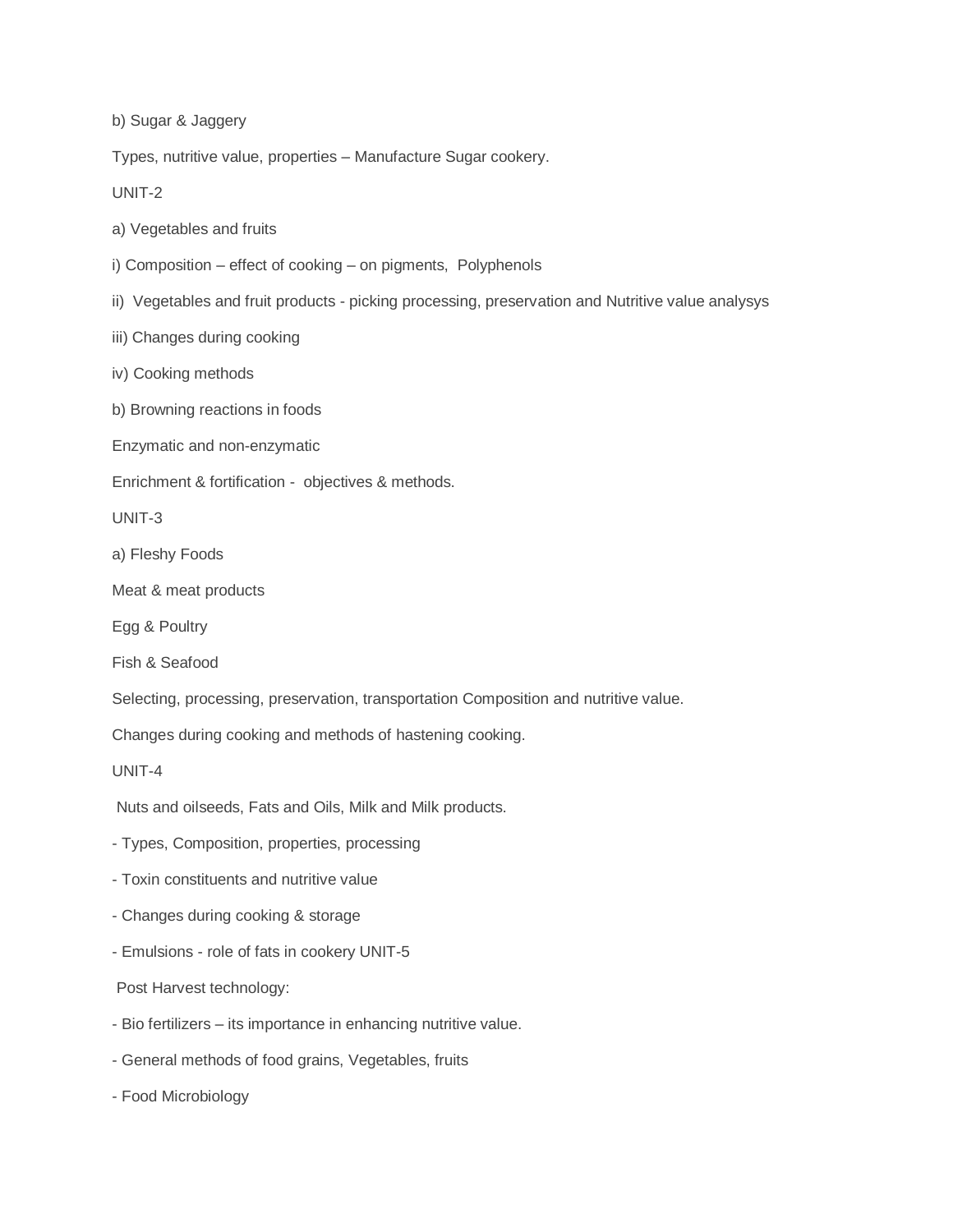- Sources of contamination of foods.

VII. Community Nutrition

UNIT-1

Nutrition and National Development

Human life cycle – RDA for Indians.

National organizations – state Nutrition councils

And Beaureaus concerned with food and nutrition.

Health Education Boards, Social Welfare Boards and NGOs.

UNIT-2:

Assessing the food and nutrition problems in the community – Dietary Survey, anthropometry,

clinical Examinations, laboratory examinations.

International & Indian organizations concerned with foods and nutrition.

UNIT-3

Prevalence of malnutrition in India – Environmental and Socio – economic factors related to

malnutrition, family size and composition.

Etiology of Malnutrition – dietary patterns, food losses, Food waste, customs, habits, prejudice ignorance nutrition and infections.

UNIT-4

Measures to overcome malnutrition

- Need for an integrated approach to solve the problems of nutrition

- The package program of immunization, nutrition and education

- Different feeding programs organized by the governments and NGOs specially for the vulnerable group like school children, pregnant women etc.

-

## UNIT-5

Nutrition education for the Community- By different education programs & methods.

Principles of planning, executing and evaluating nutrition education programs.

National Nutritional policy and nutritional food distribution during calamities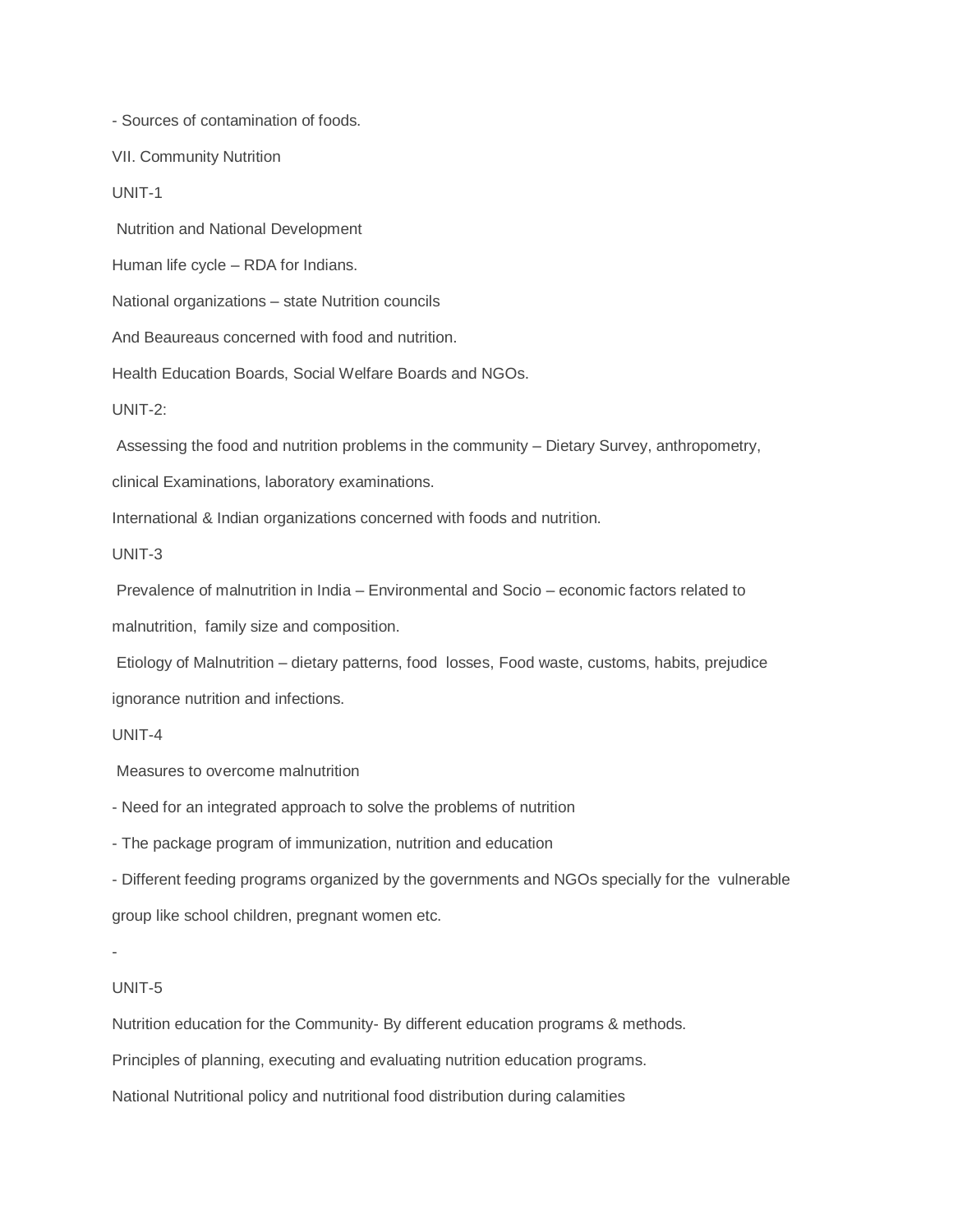Nutrition during special tasks, expeditions, emergency, space nutrition

Food Production and distribution

VIII. Nutrition through Life cycle

UNIT-1

Role of nutrition – nutrients – nutritional needs importance of diet during life cycle.

Nutritional assessment – anthropometry biochemical, Clinical and dietary.

UNIT-2

a) Meal planning and Balanced diets.

b) Routine hospital diet – clear liquid, fullfluid diet, soft diet, Normal diet & Restricted diet etc.

c) Enteral and parenteral nutrition

UNIT-3

Nutrition during pregnancy and lactation

- Maternal malnutrition, other than normal cause like smoking & drinking.
- Complication during pregnancy
- Dietary modification
- Importance of breast milk and advantages its basic value
- Nutrient requirements UNIT-4

Nutrition for infants and pre school children.

- Malnutrition - Vitamin A deficiency – anaemia – protein calorie malnutrition, protein energy

malnutrition.

- Socio economic issues related to malnutrition
- Lactose intolerance, allergies and other factors influencing the nutritional status of the children.
- Immunization and nutrient requirements
- b) Nutrition for School age children and Adolescents.
- School children

Iron deficiency anaemia, food patterns, prevention of nutrition and health problems, over weight, obesity, under weight, dental caries.

- Adolescents, eating pattern, influence from peer groups, anorexia, bulimia, obesity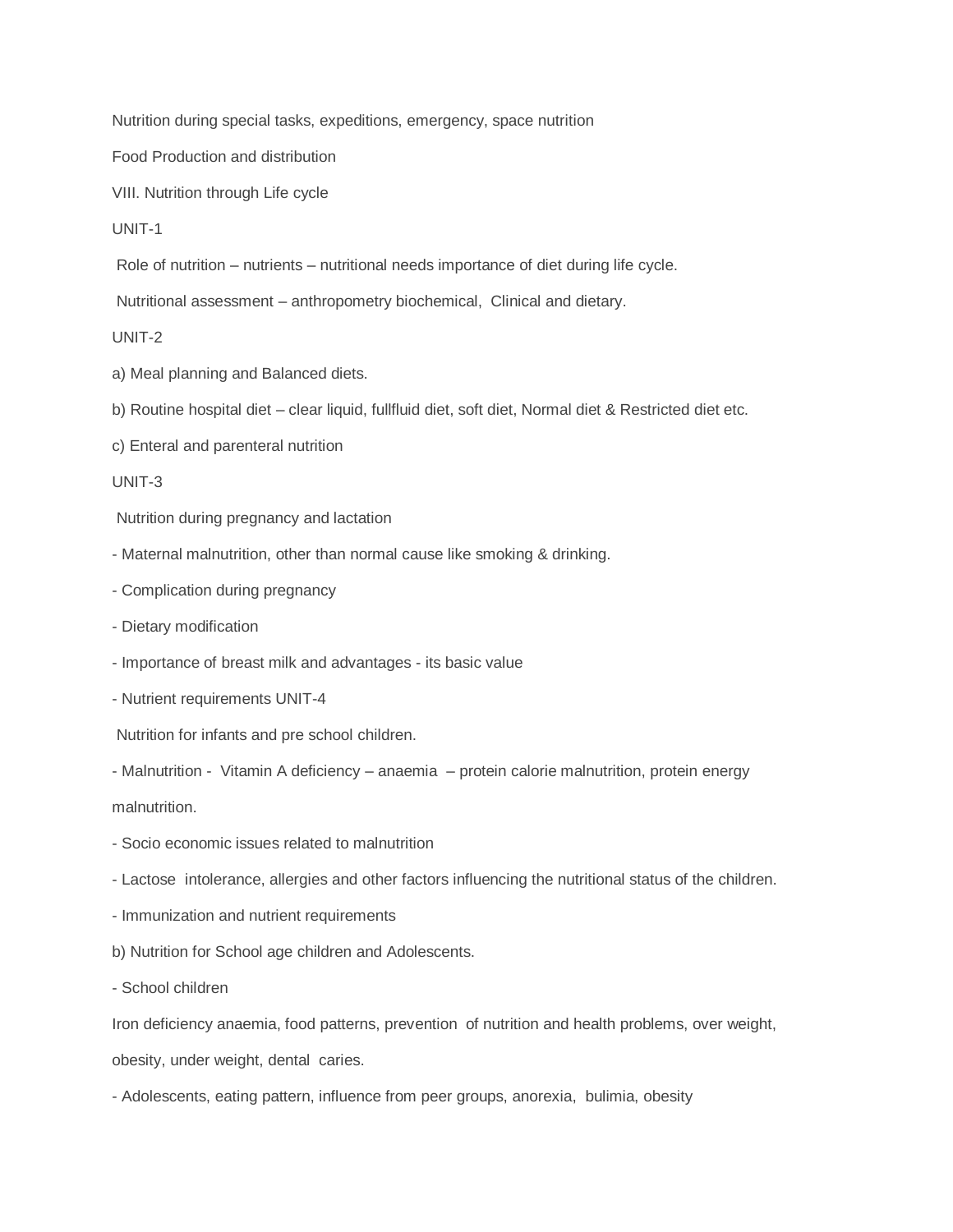Weight gain, adolescent pregnancy hazards.

- Nutrient requirements.

UNIT-5

a) Geriatric Nutrition

- Eating Problems, Physiological and Psychological aspects influencing nutritional intake.
- Diseased elderly, and invalids nutrition.
- RDA and food selection as per the individuals.
- -
- IX. Clinical and Therapeutic Nutrition

UNIT-1

Introduction to Diet Therapy & Therapeutic Nutrition

Adaptations of Therapeutic diets.

UNIT-2

- a) Dietary Management in the diseases of GI tract (Stomach and Intestine)
- b) Diet in fevers and infection types
- c) Diet in disturbances of liver, gall bladder and pancreas.

UNIT-3

- a) Diet in Diabetes Mellitus and cancer
- b) Dietary Management in Renal diseases.

Types and etiology, Diagnosis, Treatment, dietary modification, Complications.

UNIT-4

a) Dietary management in cardiovascular disease – hypertension, hyperlipidemia, ischemic heart

disease, Atherosclerosis, congestive cardiac failure, Acute and Chronic heart disease.

b) Diet in surgical conditions and Burns.

UNIT-5

- a) Malabsorption syndrome Restricted diets Lactose, Sucrose , gluten etc.
- b) Elimination diets Diet in Allergy and Skin disorders.
- c) Weight Management.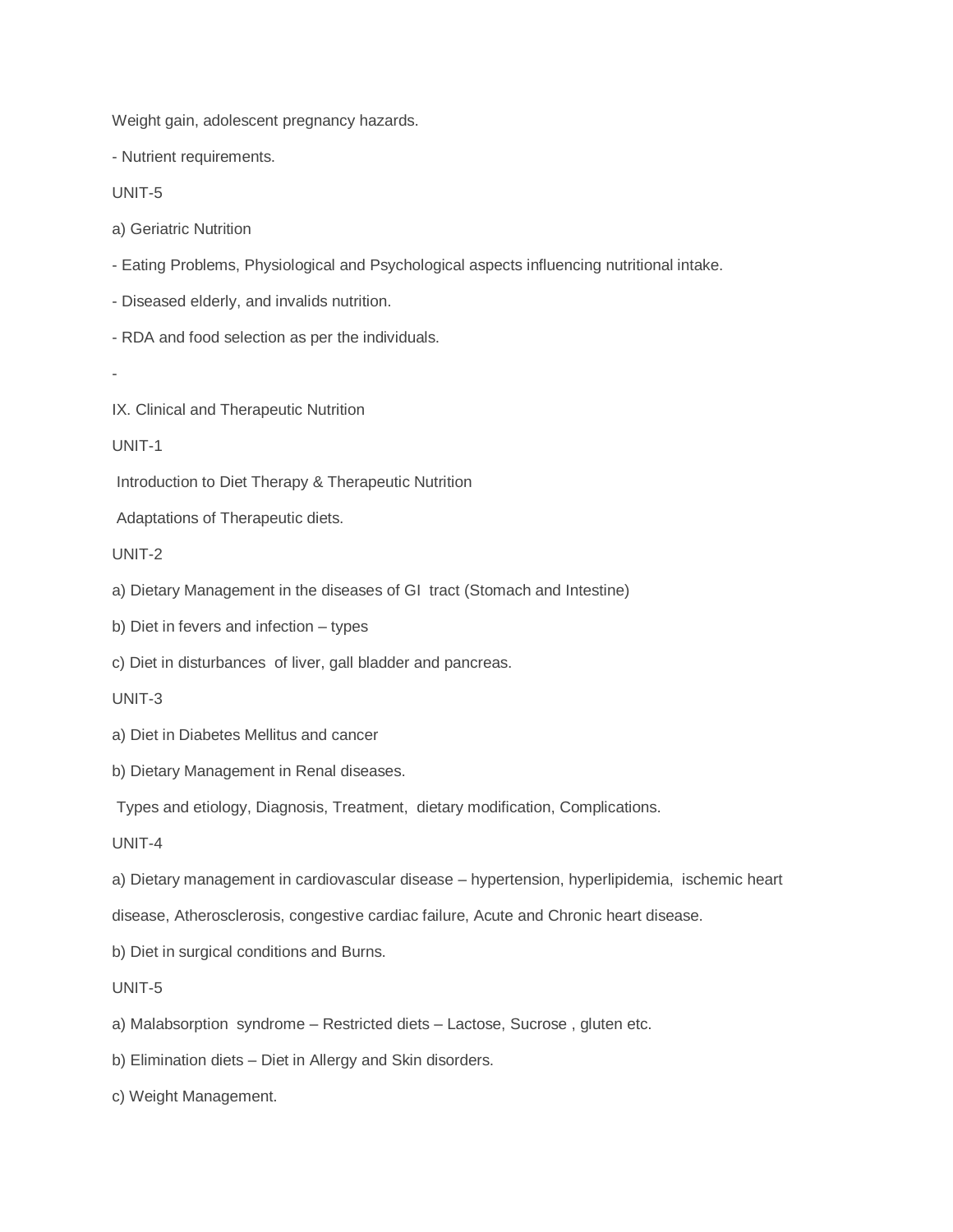d) Sports Nutrition.

b)Nutrition Education

- Principles, methods, Individual Counselling, group counseling, Famil counseling, Teaching aids.

X. Financial and Marketing Management

UNIT-1

Financing of business – concepts, objectives & functions

Capital budgeting, cash budgets, break even analysis, Management of working Capital,

Financing of catering units. UNIT-2

Financial accounting

Single & Double entry book keeping

Management accounting, decision making.

UNIT-3

Pricing Policies

Importance of pricing, factors affecting, wholesale & retail pricing, Food and beverage costing and pricing.

## BOOKS FOR REFERENCE

1. Gupta S.P. (1972), "Statistical Methods" Sultan Chand and sons.

2. Sreedar G.V. (1981), "Statistical Methods" , Allied publishers Private Limited.

3. Guilfer J.P. (1965), "Fundamental Statistics in Psychology and Education; Newyork, MCGrow Hill Book co.

4. Joshi, V.D. (1995), "Physiology – preparation manual for undergraduates ;

Churchill Livingstone, NewDelhi.

5. Chakrabarti etal, (1994), "Human Physiology", The New Book stall Calcutta.

6. Sethi Mohini and Surjeet Malhan, (1987), "Catering Management – An Integrated Approach" , Wiley Eastern Ltd.

7. Jain, S.P. and Narang, K.L.(1990), "Cost Accounting" , Kalyani Publishers, New Delhi.

8. Shukla, P.K. (1982), Nutritional Problems of India – Prentice Hall of India Private Limited., New